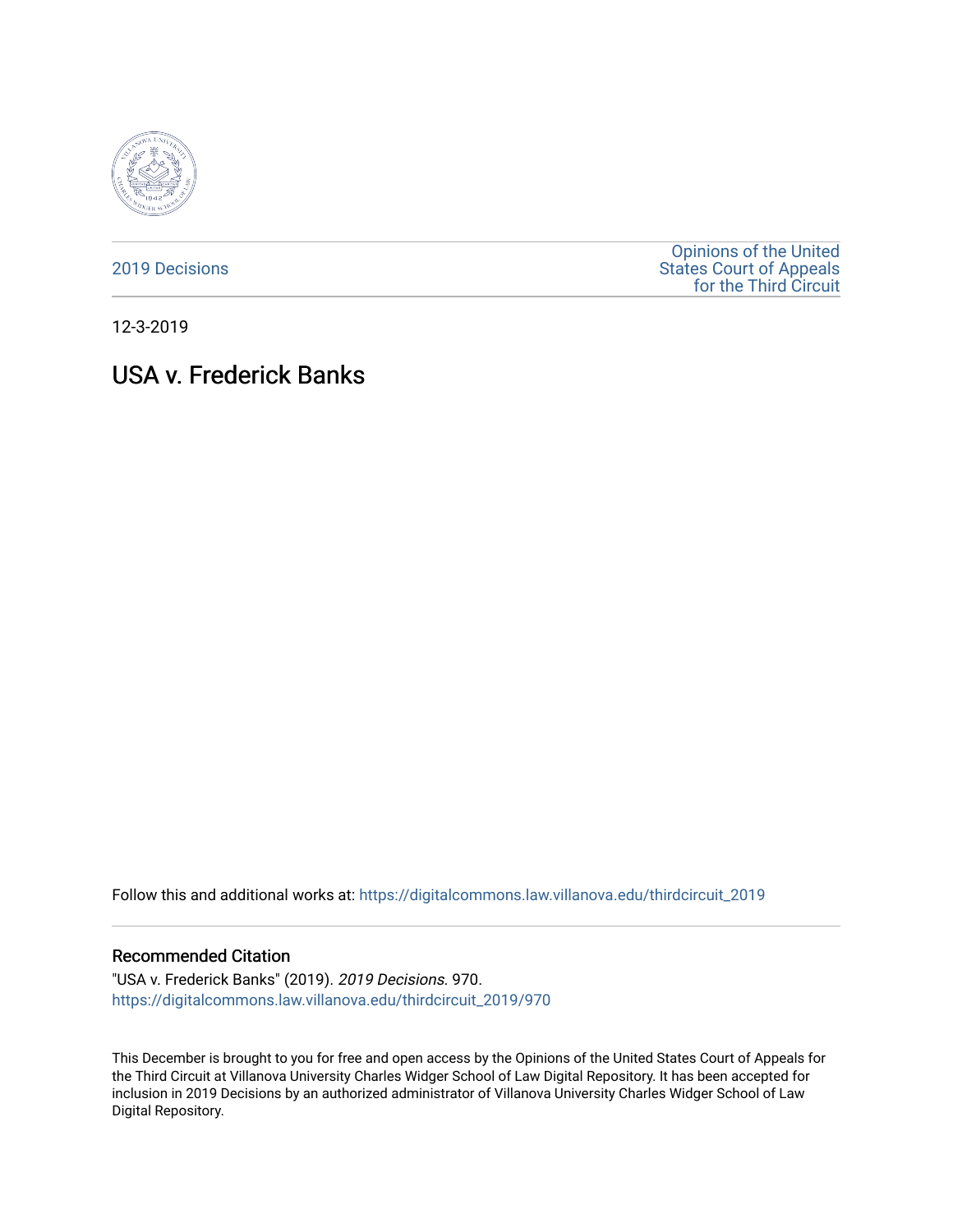### CLD-055 **NOT PRECEDENTIAL**

## UNITED STATES COURT OF APPEALS FOR THE THIRD CIRCUIT

\_\_\_\_\_\_\_\_\_\_\_

No. 19-2749 \_\_\_\_\_\_\_\_\_\_\_

## UNITED STATES OF AMERICA

v.

FREDERICK H. BANKS, Appellant

\_\_\_\_\_\_\_\_\_\_\_\_\_\_\_\_\_\_\_\_\_\_\_\_\_\_\_\_\_\_\_\_\_\_\_\_

On Appeal from the United States District Court for the Western District of Pennsylvania (D.C. Civ. No. 2-03-cr-00245-001) District Judge: Honorable Nora B. Fischer

\_\_\_\_\_\_\_\_\_\_\_\_\_\_\_\_\_\_\_\_\_\_\_\_\_\_\_\_\_\_\_\_\_\_\_\_

Submitted for Possible Summary Action Pursuant to Third Circuit LAR 27.4 and I.O.P. 10.6 November 26, 2019 Before: JORDAN, KRAUSE and MATEY, Circuit Judges

> (Opinion filed: December 3, 2019) \_\_\_\_\_\_\_\_\_

> > OPINION[\\*](#page-1-0) \_\_\_\_\_\_\_\_\_

PER CURIAM

<span id="page-1-0"></span> <sup>\*</sup> This disposition is not an opinion of the full Court and pursuant to I.O.P. 5.7 does not constitute binding precedent.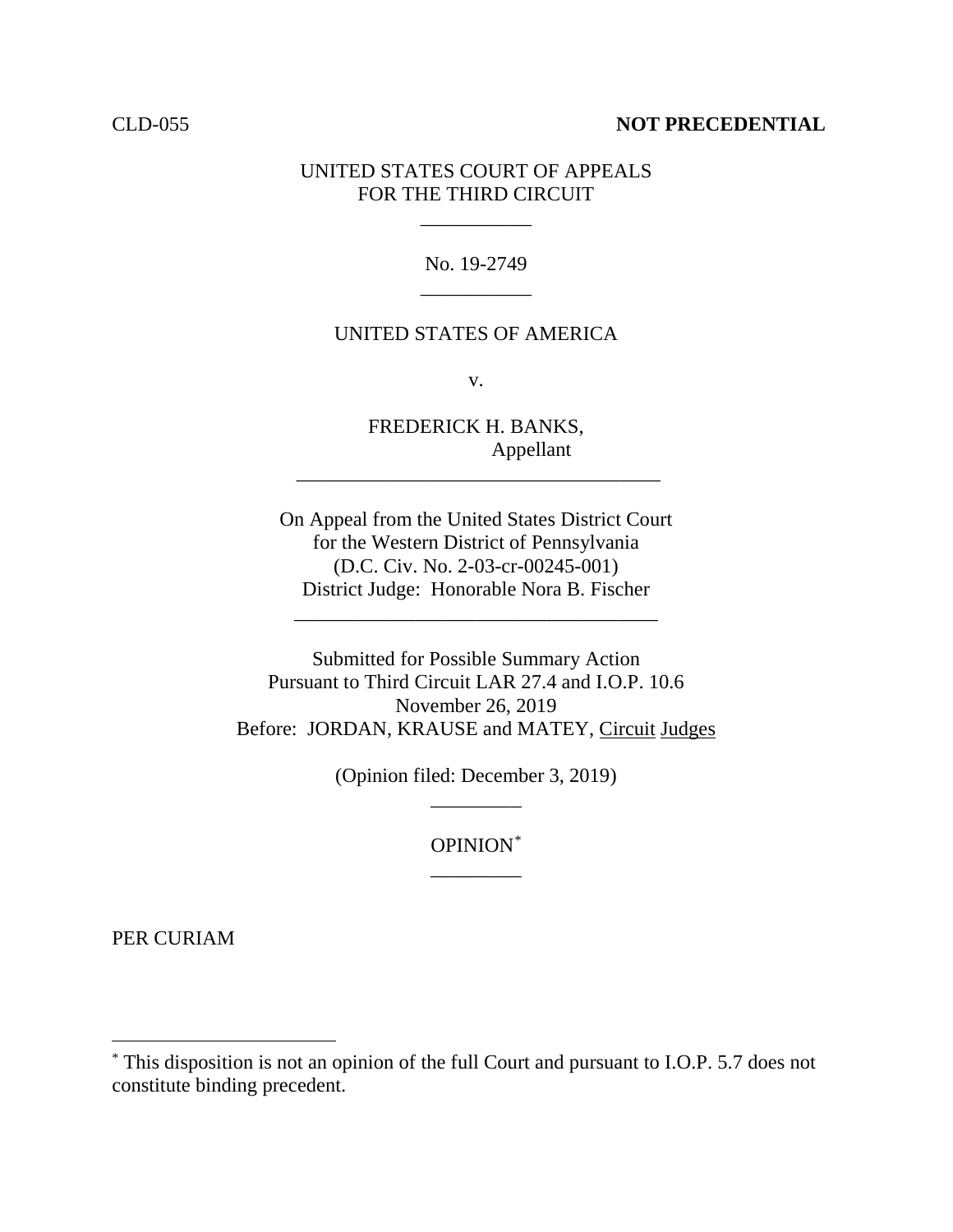In October 2004, following a jury trial in the United States District Court for the Western District of Pennsylvania, Frederick Banks was convicted of mail fraud, copyright infringement, and additional related offenses. We affirmed. See United States v. Vampire Nation, 451 F.3d 189, 192 (3d Cir. 2006). He has now completed serving his terms of imprisonment and supervised release. [1](#page-2-0)

In June 2019, Banks moved the District Court to reopen his criminal case and order the Government to disclose the existence of any warrants issued under the Foreign Intelligence Surveillance Act, 50 U.S.C. § 1801 (FISA). The District Court concluded that there is no evidence that a FISA warrant existed in this case and denied Banks's motion to reopen.

We have jurisdiction pursuant to 28 U.S.C. § 1291. We review a district court's denial of a Rule 60(b) motion for an abuse of discretion. Brown v. Phila. Hous. Auth., 350 F.3d 338, 342 (3d Cir. 2003). We may summarily affirm a district court's order when an appeal fails to present a substantial question. See Third Cir. LAR 27.4 and I.O.P. 10.6.

We will summarily affirm. As Banks recognizes, he has previously made similar requests in both this Court and in the District Court, all of which have been denied. Because he again failed to provide any support for his allegation that the Government used evidence obtained under the FISA against him at trial, the District Court acted well within its discretion in denying his motion to reopen. See Pridgen v. Shannon, 380 F.3d

<span id="page-2-0"></span><sup>&</sup>lt;sup>1</sup> Banks is presently incarcerated awaiting trial on unrelated charges.